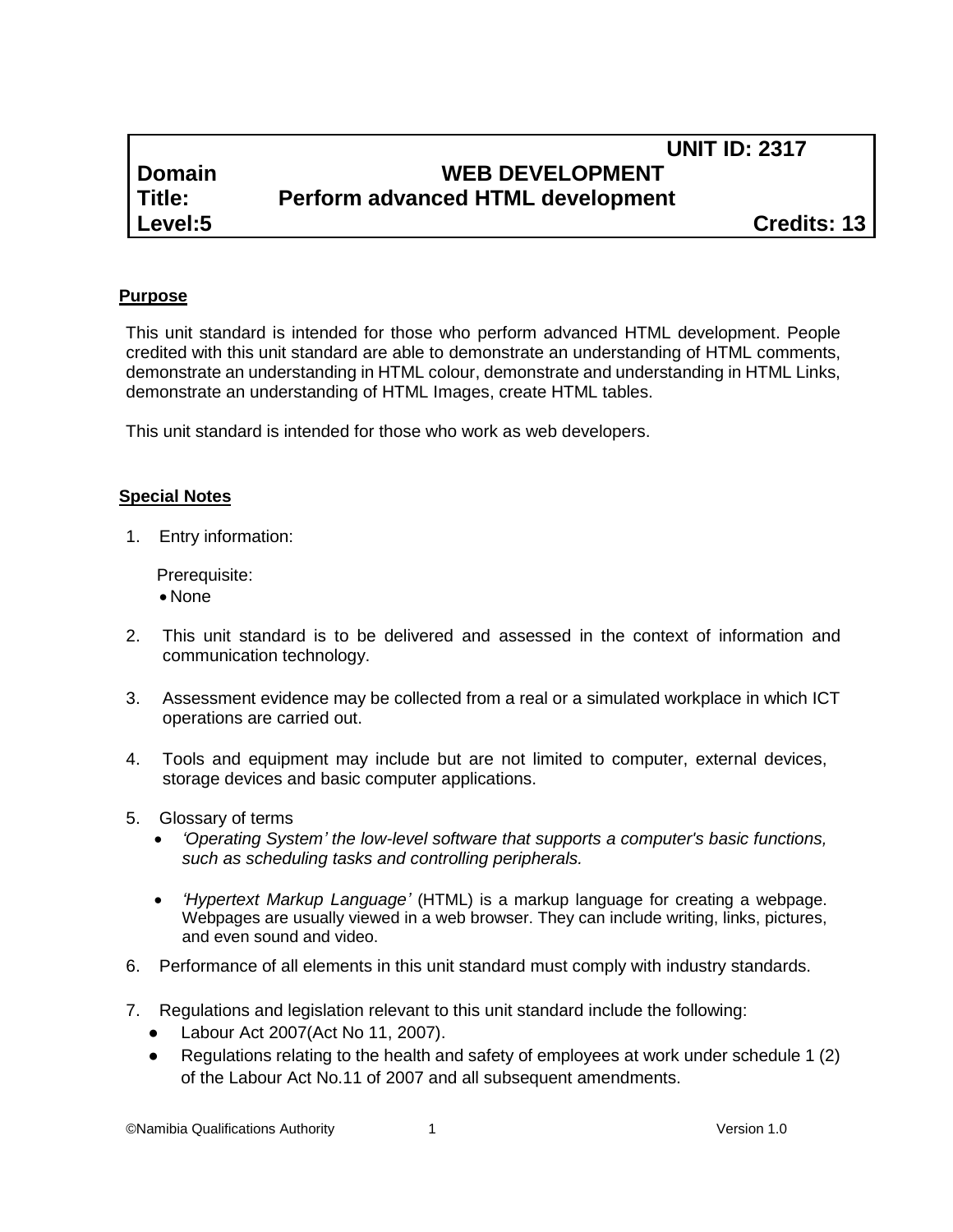## **Quality Assurance Requirements**

This unit standard and others within this sub-field may be awarded by institutions which meet the accreditation requirements set by the Namibia Qualifications Authority and the Namibia Training Authority and which comply with the national assessment and moderation requirements. Details of specific accreditation requirements and the national assessment arrangements are available from the Namibia Qualifications Authority on [www.namqa.org a](http://www.namqa.org/)nd the Namibia Training Authority on [www.nta.com.na](http://www.nta.com.na/)

# **Elements and Performance Criteria**

## **Element 1: Demonstrate an understanding of HTML Comments**

### **Performance Criteria**

- 1.1 HTML comments are explained.
- 1.2 HTML comments are created.

### **Element 2: Demonstrate an understanding in HTML colour**

### **Performance Criteria**

- 2.1 HTML color names are illustrated.
- 2.2 HTML color codes using RGB (Red Green Blue) notation are explained.
- 2.3 Background color is created as per instruction.
- 2.4 Text color is changed as per instruction.
- 2.5 Boarder style and color is changed as per instruction.

### **Element 3: Demonstrate and understanding in HTML Links**

### **Performance Criteria**

- 3.1 Local links are created.
- 3.2 HTML link state and colors are explained.
- 3.3 HTML target attribute is created.
- 3.4 HTML images as links are created.